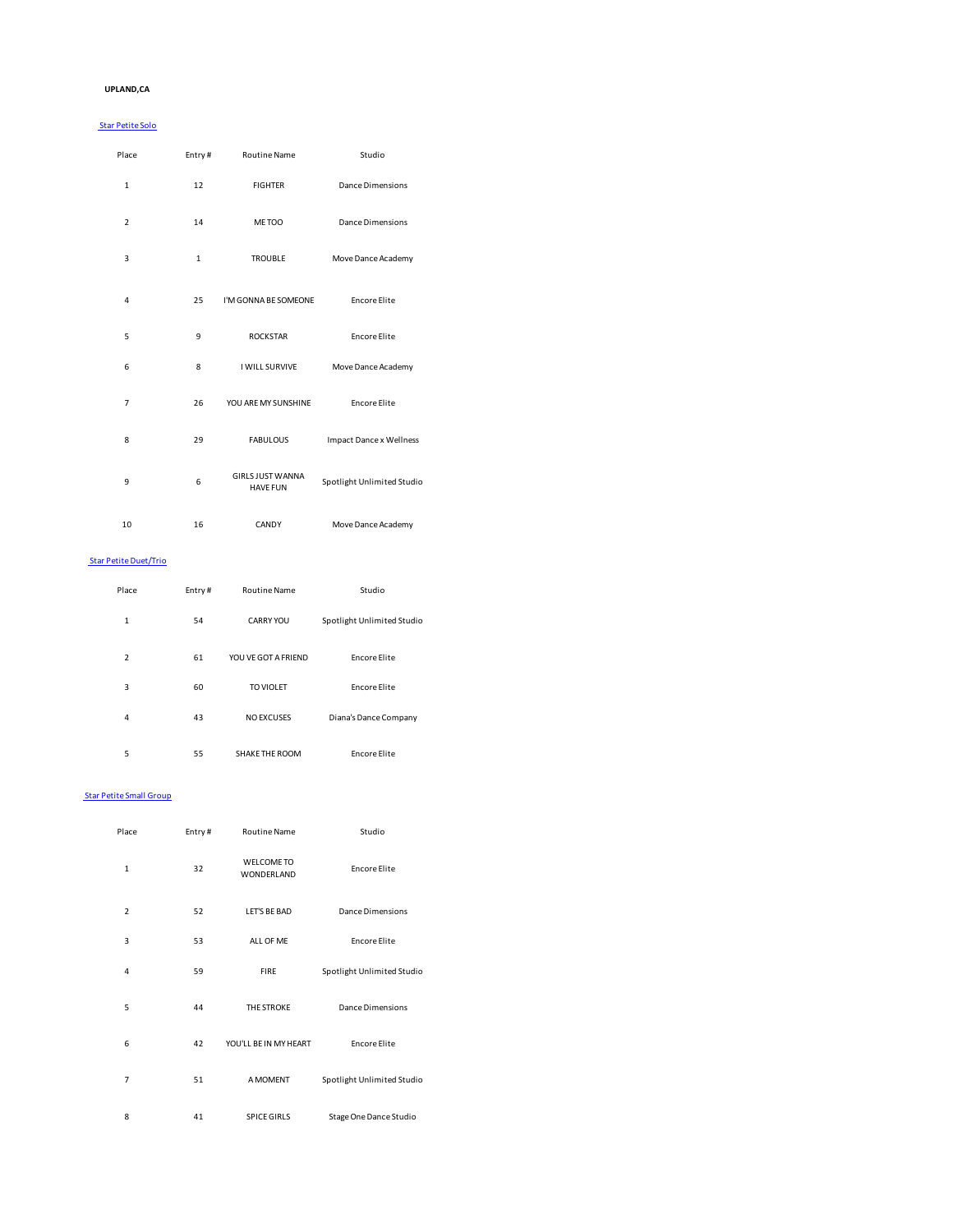| 9                              | 45     | <b>HERO</b>                    | Spotlight Unlimited Studio     |
|--------------------------------|--------|--------------------------------|--------------------------------|
| 10                             | 48     | SHAKE IT UP                    | <b>Encore Elite</b>            |
| <b>Star Petite Large Group</b> |        |                                |                                |
| Place                          | Entry# | <b>Routine Name</b>            | Studio                         |
| $\mathbf{1}$                   | 37     | MR. BIG STUFF                  | <b>Dance Dimensions</b>        |
| <b>Star Junior Solo</b>        |        |                                |                                |
| Place                          | Entry# | <b>Routine Name</b>            | Studio                         |
| $\mathbf{1}$                   | 185    | LOVELY                         | <b>Impact Dance x Wellness</b> |
| $\overline{2}$                 | 160    | <b>MAMA KNOWS BEST</b>         | <b>Impact Dance x Wellness</b> |
| 3                              | 183    | <b>REMEMBER MY NAME</b>        | <b>Encore Elite</b>            |
| 4                              | 179    | A LETTER TO MY<br>YOUNGER SELF | Dance Move Live                |
| 5                              | 189    | MAYBE YOU'LL SEE               | Spotlight Unlimited Studio     |
| 6.                             | 166    | <b>ERIDAY I'M IN LOVE</b>      | Dance Move Live                |

| ь | TPP | <b>FRIDAY FM IN LOVE</b> | Dance Move Live                              |
|---|-----|--------------------------|----------------------------------------------|
| 7 | 175 | ANIMAL ACCOLADE          | <b>Encore Elite</b>                          |
| 8 | 168 | I WON'T LET GO           | Dance Dimensions                             |
| 9 | 174 | THE WIND                 | Momentum Dance and<br>Performing Arts Center |

| 10 | 172 | <b>FOCUS</b> | A 5-6-7-8 Dance Co. |
|----|-----|--------------|---------------------|
|    |     |              |                     |

#### Star Junior Duet/Trio

| Place                    | Entry# | <b>Routine Name</b> | Studio                                       |
|--------------------------|--------|---------------------|----------------------------------------------|
| $\mathbf{1}$             | 141    | <b>RUN IT OUT</b>   | Impact Dance x Wellness                      |
| $\overline{\phantom{a}}$ | 138    | SO EXCITED!         | Momentum Dance and<br>Performing Arts Center |
| 3                        | 143    | YOU WILL BE FOUND   | <b>Encore Elite</b>                          |
| 4                        | 134    | <b>TEA PARTY</b>    | Diana's Dance Company                        |
| 5                        | 133    | <b>CANDY SHOP</b>   | A 5-6-7-8 Dance Co.                          |

#### Star Junior Small Group

| Place          | Entry# | <b>Routine Name</b> | Studio                         |
|----------------|--------|---------------------|--------------------------------|
| 1              | 99     | TECHNOLOGIC         | Impact Dance x Wellness        |
| $\mathfrak{p}$ | 85     | <b>STEP IN TIME</b> | <b>Encore Elite</b>            |
| 3              | 95     | <b>RYDELL DIVAS</b> | <b>Evolution Dance Academy</b> |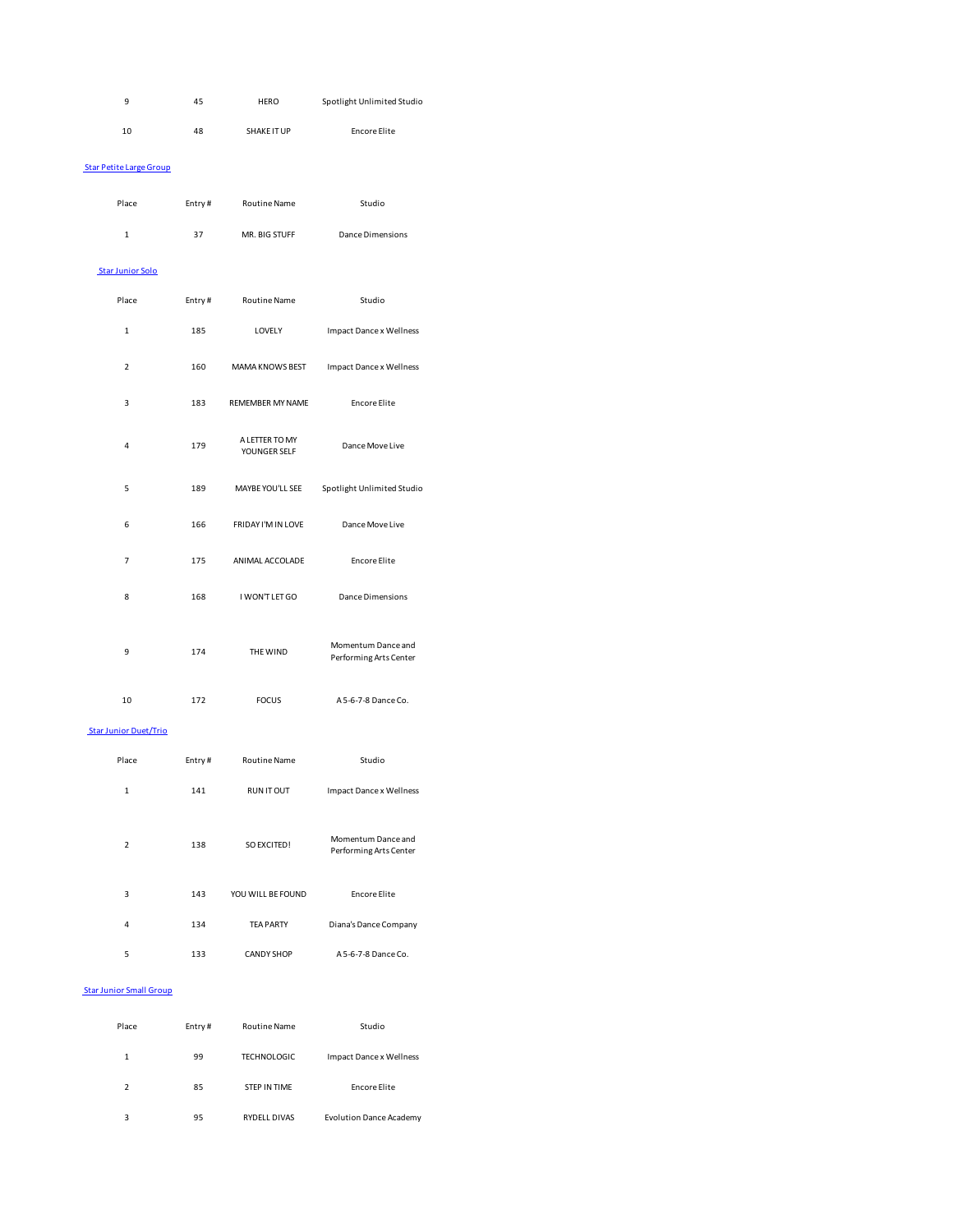| 4              | 84  | <b>FISH FRY</b>                              | Spotlight Unlimited Studio |
|----------------|-----|----------------------------------------------|----------------------------|
| 5              | 108 | WITH A LITTLE HELP<br><b>FROM MY FRIENDS</b> | Impact Dance x Wellness    |
| 6              | 89  | <b>BABY I'M A STAR</b>                       | Stage One Dance Studio     |
| $\overline{7}$ | 91  | <b>DON'T MATTER</b>                          | Spotlight Unlimited Studio |
| 8              | 100 | SPARKLING DIAMONDS                           | Dance Dimensions           |
| 9              | 104 | US                                           | Diana's Dance Company      |
| 10             | 113 | HAPPY TOO                                    | Diana's Dance Company      |

#### Star Junior Large Group

| Place                    | Entry# | <b>Routine Name</b> | Studio                                       |
|--------------------------|--------|---------------------|----------------------------------------------|
| $\mathbf{1}$             | 128    | <b>NEWSIES</b>      | Diana's Dance Company                        |
| $\overline{\phantom{a}}$ | 102    | HELLO, DOLLY!       | Momentum Dance and<br>Performing Arts Center |
| 3                        | 101    | <b>BARBIE TINGZ</b> | Stage One Dance Studio                       |

## Star Junior Line/Prod.

| Place                      | Entry# | <b>Routine Name</b>             | Studio                         |
|----------------------------|--------|---------------------------------|--------------------------------|
| <b>Top Score</b>           | 92     | THE CHOCOLATE<br><b>FACTORY</b> | Diana's Dance Company          |
| <b>Star Teen Solo</b>      |        |                                 |                                |
| Place                      | Entry# | <b>Routine Name</b>             | Studio                         |
| $\mathbf{1}$               | 77     | <b>AMOR</b>                     | Stage One Dance Studio         |
| 2                          | 74     | <b>APPLE JUICE</b>              | <b>Impact Dance x Wellness</b> |
| 3                          | 62     | <b>BANG BANG</b>                | <b>Impact Dance x Wellness</b> |
| 4                          | 63     | WHEN I GROW UP                  | Stage One Dance Studio         |
| 5                          | 69     | LET ME THINK ABOUT IT           | Stage One Dance Studio         |
| 6                          | 72     | I'D RATHER GO BLIND             | <b>Impact Dance x Wellness</b> |
| $\overline{7}$             | 76     | <b>RESCUE</b>                   | Diana's Dance Company          |
| 8                          | 65     | <b>GIMME MORE</b>               | <b>Impact Dance x Wellness</b> |
| 9                          | 70     | TIME AFTER TIME                 | Stage One Dance Studio         |
| 10                         | 71     | <b>ANTIDOTE</b>                 | Diana's Dance Company          |
| <b>Star Teen Duet/Trio</b> |        |                                 |                                |

| Place | Entry# | Routine Name | Studio |
|-------|--------|--------------|--------|
|       |        |              |        |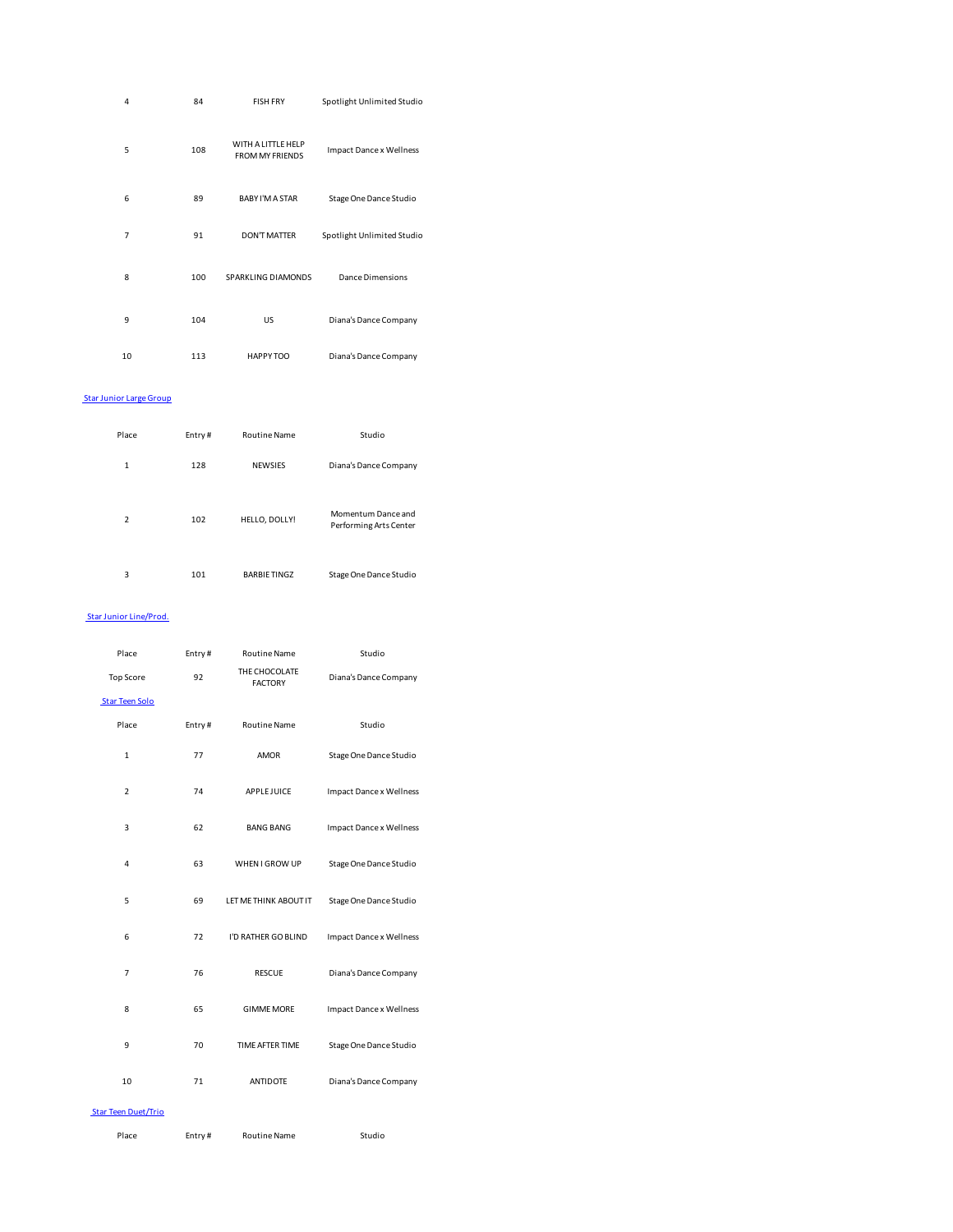| 1             | 343 | DIDN'T KNOW MY OWN<br><b>STRENGTH</b> | Stage One Dance Studio  |
|---------------|-----|---------------------------------------|-------------------------|
| $\mathcal{P}$ | 345 | <b>BACK TALK</b>                      | Diana's Dance Company   |
| 3             | 344 | <b>STAY</b>                           | Impact Dance x Wellness |

# Star Teen Small Group

| Place          | Entry# | <b>Routine Name</b>         | Studio                    |
|----------------|--------|-----------------------------|---------------------------|
| $\mathbf{1}$   | 287    | <b>HAZY SHADE OF WINTER</b> | Stage One Dance Studio    |
| $\overline{2}$ | 282    | <b>I NEED YOU</b>           | Diana's Dance Company     |
| 3              | 313    | <b>TAKE ME HOME</b>         | Victoria's Simply Dancing |
| 4              | 299    | <b>BEGGIN'</b>              | Just Dance                |
| 5              | 285    | AIN'T NO OTHER MAN          | Victoria's Simply Dancing |

#### Star Teen Large Group

| Place                   | Entry# | <b>Routine Name</b> | Studio                         |
|-------------------------|--------|---------------------|--------------------------------|
| $\mathbf{1}$            | 331    | <b>HERO</b>         | Stage One Dance Studio         |
| <b>Star Senior Solo</b> |        |                     |                                |
| Place                   | Entry# | <b>Routine Name</b> | Studio                         |
| $\mathbf{1}$            | 373    | <b>HEY BABY</b>     | Stage One Dance Studio         |
| $\overline{2}$          | 369    | <b>ROXIE HART</b>   | Victoria's Simply Dancing      |
| 3                       | 374    | PFRM                | Stage One Dance Studio         |
| 4                       | 375    | LA FILLE MAL GARDEE | A 5-6-7-8 Dance Co.            |
| 5                       | 370    | <b>YIKES</b>        | <b>Evolution Dance Academy</b> |

## Star Senior Duet/Trio

| Place                              | Entry# | <b>Routine Name</b>       | Studio                         |
|------------------------------------|--------|---------------------------|--------------------------------|
| $\mathbf{1}$                       | 359    | <b>BREAK THE ICE</b>      | Just Dance                     |
| <b>Power Petite Solo</b>           |        |                           |                                |
| Place                              | Entry# | <b>Routine Name</b>       | Studio                         |
| $\mathbf{1}$                       | 34     | <b>ONLY HOPE</b>          | Dance Dimensions               |
| Power Petite Duet/Trio             |        |                           |                                |
| Place                              | Entry# | <b>Routine Name</b>       | Studio                         |
| $\mathbf{1}$                       | 50     | <b>SO FETCH</b>           | <b>Evolution Dance Academy</b> |
| <b>Power Junior Small</b><br>Group |        |                           |                                |
| Place                              | Entry# | <b>Routine Name</b>       | Studio                         |
| $\mathbf{1}$                       | 118    | <b>ONE MOMENT IN TIME</b> | Dance Dimensions               |
| $\overline{\phantom{a}}$           | 124    | <b>DEAD MAN'S PARTY</b>   | Dance Dimensions               |
| 3                                  | 97     | SHOELESS JOE              | <b>Encore Elite</b>            |
| 4                                  | 110    | <b>CARNATION CAFE</b>     | Dance Dimensions               |
| 5                                  | 120    | LIKE A GIRL               | Dance Move Live                |
|                                    |        |                           |                                |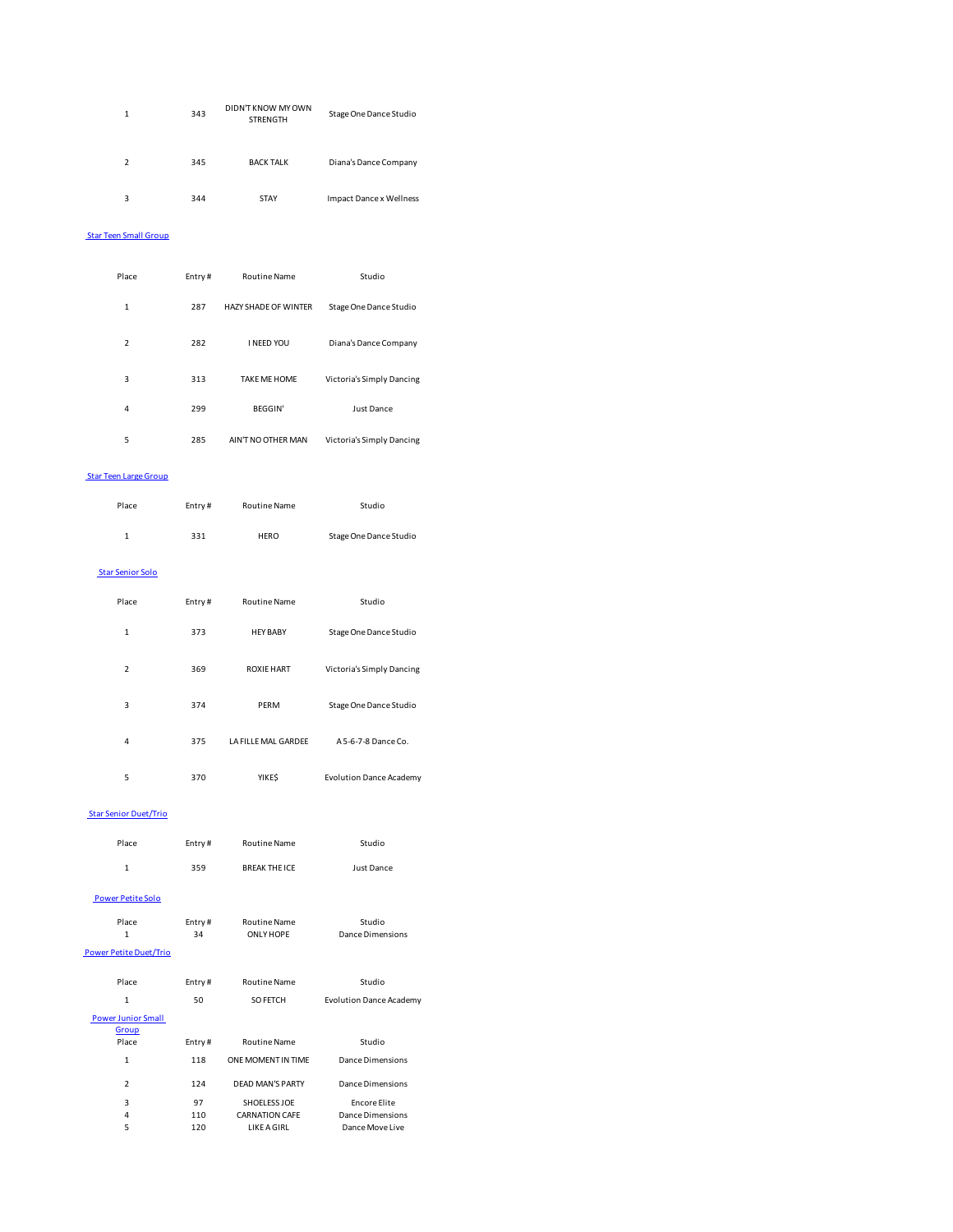## Power Junior Solo

| Place                                       | Entry#        | Routine Name                              | Studio                                           |
|---------------------------------------------|---------------|-------------------------------------------|--------------------------------------------------|
| 1                                           | 206           | CREEP                                     | <b>Encore Elite</b>                              |
| $\overline{2}$                              | 210           | <b>HALO</b>                               | <b>Encore Elite</b>                              |
| 3                                           | 205           | <b>HERO</b>                               | <b>Evolution Dance Academy</b>                   |
| 4                                           | 203           | <b>WE DANCE</b>                           | Centre Stage Dance Academy                       |
| 5                                           | 196           | <b>NO BAD NEWS</b>                        | <b>Encore Elite</b>                              |
| 6                                           | 200           | OLDER THAN I AM                           | Centre Stage Dance Academy                       |
| 7                                           | 204           | YOUNG AND BEAUTIFUL                       | Dance Dimensions                                 |
| 8                                           | 201           | AINT NO OTHER MAN                         | Dance Dimensions                                 |
| 9                                           | 199           | <b>TYPICALLY ME</b>                       | <b>Evolution Dance Academy</b>                   |
| 10                                          | 195           | <b>STAND UP</b>                           | Spotlight Unlimited Studio                       |
| Power Junior Duet/Trio                      |               |                                           |                                                  |
| Place<br>$\mathbf{1}$                       | Entry#<br>148 | <b>Routine Name</b><br>I WANT IT ALL      | Studio<br><b>Encore Elite</b>                    |
| $\overline{2}$                              | 142           | MAN WITH THE HEX                          | <b>Encore Elite</b>                              |
|                                             |               | PEOPLE HELP THE                           |                                                  |
| 3<br>Power Junior Large                     | 149           | PEOPLE                                    | Dance Dimensions                                 |
| Group                                       |               |                                           |                                                  |
| Place                                       | Entry#        | <b>Routine Name</b><br><b>HEROES</b>      | Studio                                           |
| $\mathbf{1}$                                | 132           |                                           | Dance Move Live                                  |
| <b>Power Teen Solo</b>                      |               |                                           |                                                  |
| Place<br>$\mathbf{1}$                       | Entry#<br>261 | <b>Routine Name</b><br>ONE                | Studio<br>Dance Dimensions                       |
| $\overline{2}$                              | 244           | HOLD ME                                   | Momentum Dance and                               |
| 3                                           | 251           | <b>WILD HORSES</b>                        | Performing Arts Center<br>Stage One Dance Studio |
| 4                                           | 229           | UMBRELLA                                  | Centre Stage Dance Academy                       |
| 5                                           | 246           | <b>RIVER OF TEARS</b>                     | <b>Dance Dimensions</b>                          |
| 6                                           | 264           | RING THEM BELLS                           | Dance Dimensions                                 |
| 7                                           | 260           | THE LAST VOICEMAIL                        | <b>Encore Elite</b>                              |
| 8                                           | 237           | <b>BECAUSE OF YOU</b>                     | Dance Dimensions                                 |
| 9<br>10                                     | 263<br>262    | <b>JUICY</b><br><b>SURVIVOR</b>           | Dance Dimensions<br>Centre Stage Dance Academy   |
|                                             |               |                                           |                                                  |
| Power Teen Duet/Trio                        |               |                                           |                                                  |
| Place                                       | Entry#        | <b>Routine Name</b>                       | Studio                                           |
| $\mathbf{1}$                                | 352           | <b>BRING ON THE MEN</b>                   | Dance Dimensions                                 |
| 2<br>3                                      | 351<br>350    | <b>MALIBU</b><br>GLAM                     | Stage One Dance Studio<br><b>Encore Elite</b>    |
| 4                                           | 346           | NOTHING HOLDING ME<br><b>BACK</b>         | Diana's Dance Company                            |
| 5                                           | 349           | POSIN                                     | Dance Dimensions                                 |
| <b>Power Teen Small Group</b>               |               |                                           |                                                  |
| Place                                       | Entry#        | Routine Name                              | Studio                                           |
| $\mathbf 1$                                 | 307           | <b>GET DOWN</b>                           | L.A. Dance Connection                            |
| $\overline{2}$<br>3                         | 305<br>332    | <b>BODY LANGUAGE</b><br><b>BEAT IT UP</b> | Dance Dimensions<br>Diana's Dance Company        |
| 4                                           | 308           | <b>COLD HEARTED</b>                       | Stage One Dance Studio                           |
| 5                                           | 318           | REMEMBER                                  | L.A. Dance Connection                            |
| 6<br>7                                      | 321<br>326    | <b>I BELIEVE</b><br><b>BEFORE YOU GO</b>  | Stage One Dance Studio<br>Diana's Dance Company  |
| 8                                           | 291           | SCHOOL'S OUT                              | Spotlight Unlimited Studio                       |
| 9                                           | 319           | SWOLLEN                                   | Diana's Dance Company                            |
| 10                                          | 306           | <b>GOT IT</b>                             | Diana's Dance Company                            |
| <b>Power Teen Large Group</b>               |               |                                           |                                                  |
| Place                                       | Entry#        | <b>Routine Name</b>                       | Studio                                           |
| 1                                           | 300           | DEVIL                                     | <b>Evolution Dance Academy</b>                   |
| <b>Power Teen</b><br><b>Line/Production</b> |               |                                           |                                                  |
| Place                                       | Entry#        | <b>Routine Name</b>                       | Studio                                           |
| <b>Top Score</b>                            | 289           | <b>QUEENS OF ROCK</b>                     | Dance Dimensions                                 |
| <b>Power Senior Solo</b>                    |               |                                           |                                                  |
| Place                                       | Entry#        | <b>Routine Name</b>                       | Studio                                           |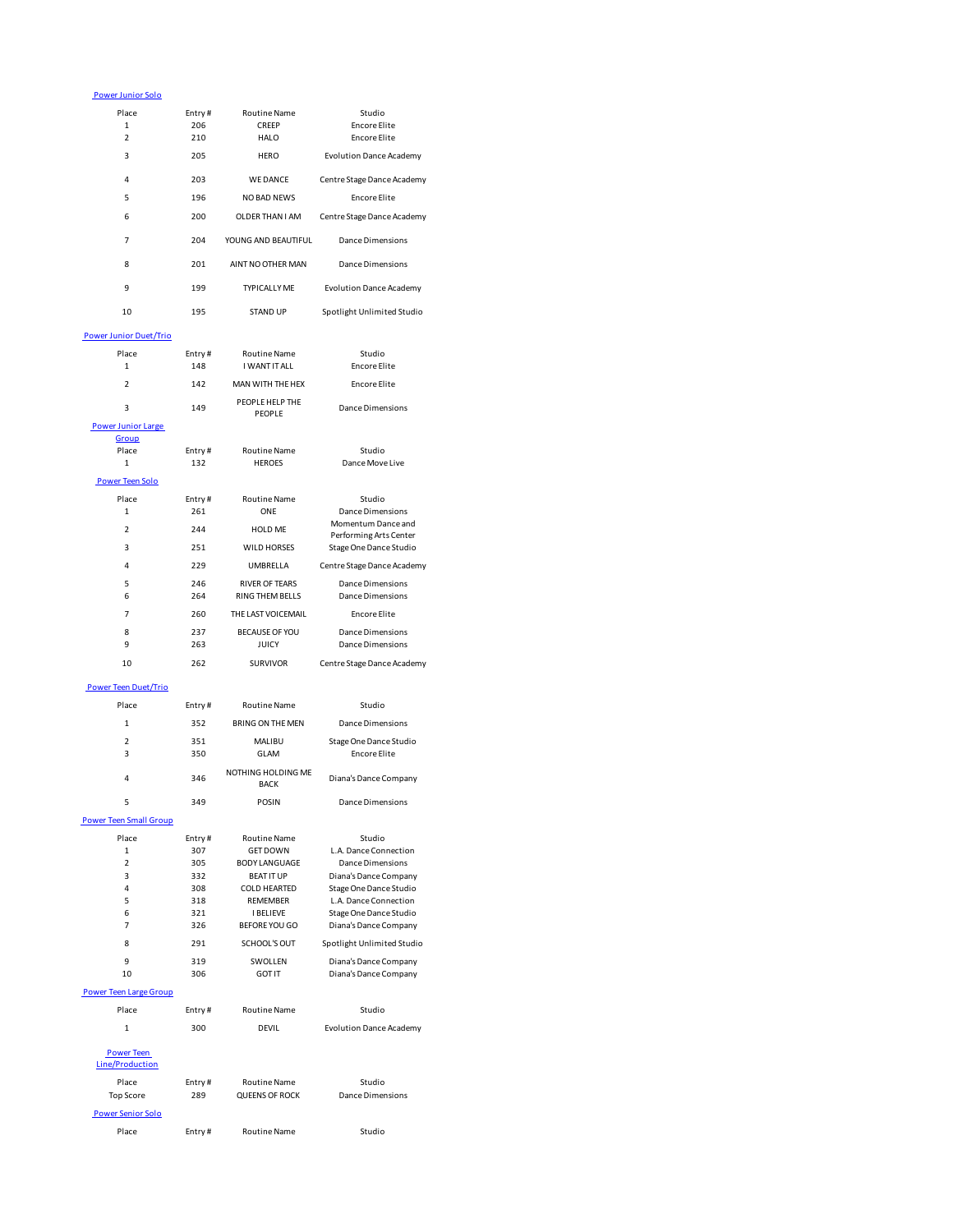| $\mathbf{1}$   | 376 | OK OVERTURE                        | Dance Dimensions                        |
|----------------|-----|------------------------------------|-----------------------------------------|
| $\overline{2}$ | 391 | <b>HOW LONG WILL I LOVE</b><br>YOU | Stage One Dance Studio                  |
| 3              | 401 | REACHING FOR COLD<br><b>HANDS</b>  | Stage One Dance Studio                  |
| 4              | 379 | <b>ALONE</b>                       | Stage One Dance Studio                  |
| 5              | 399 | WHEN THE PARTY'S OVER              | <b>Dance Dimensions</b>                 |
| 6              | 403 | MONEY IN THE GRAVE                 | Dance Dimensions                        |
| 7              | 400 | BABUSHKA BOL                       | Dance Dimensions                        |
| 8              | 383 | <b>FEVER</b>                       | Stage One Dance Studio                  |
|                |     |                                    |                                         |
| 9              | 394 | <b>LOVE STORY</b>                  | Center Stage Dance &<br>Performing Arts |

#### Power Senior Duet/Trio

| Place<br>1                          | Entry#<br>362 | <b>Routine Name</b><br><b>I FEEL GREAT</b>     | Studio<br>Dance Dimensions          |
|-------------------------------------|---------------|------------------------------------------------|-------------------------------------|
| $\overline{\mathbf{c}}$             | 361           | CONFESSIONS                                    | Dance Dimensions                    |
| 3                                   | 357           | <b>ROYAL T</b>                                 | Spotlight Unlimited Studio          |
| <b>Power Senior Small</b><br>Group  |               |                                                |                                     |
| Place                               | Entry#        | <b>Routine Name</b>                            | Studio                              |
| $\mathbf{1}$                        | 338           | <b>I WAS BROKEN</b>                            | Dance Dimensions                    |
| $\overline{2}$                      | 330           | <b>IMMORTAL</b>                                | Dance Dimensions                    |
| 3                                   | 339           | <b>FOOTPRINTS IN THE</b><br>SAND               | Stage One Dance Studio              |
| 4                                   | 309           | CASTLES                                        | Stage One Dance Studio              |
| 5                                   | 297           | <b>ATTITUDE</b>                                | Dance Dimensions                    |
| <b>Power Senior Large</b>           |               |                                                |                                     |
| Group                               |               |                                                |                                     |
| Place<br>$\mathbf{1}$               | Entry#<br>327 | <b>Routine Name</b><br><b>BRING ON THE MEN</b> | Studio                              |
|                                     |               |                                                | Stage One Dance Studio              |
| <b>Energy Petite Solo</b>           |               |                                                |                                     |
| Place                               | Entry#        | <b>Routine Name</b>                            | Studio                              |
| $\overline{1}$                      | 35            | WHEREVER HE AIN'T                              | <b>Captivation Dance Affiliates</b> |
| <b>Energy Petite Duet/Trio</b>      |               |                                                |                                     |
| Place                               | Entry#        | <b>Routine Name</b>                            | Studio                              |
| $\mathbf{1}$                        | 57            | RICH GIRL                                      | <b>Captivation Dance Affiliates</b> |
| <b>Energy Junior Solo</b>           |               |                                                |                                     |
| Place                               | Entry#        | <b>Routine Name</b>                            | Studio                              |
| 1                                   | 223           | <b>CARRY YOU</b>                               | Dance Move Live                     |
| $\overline{2}$                      | 218           | <b>REMEMBER HER</b>                            | Dance Move Live                     |
| 3                                   | 215           | <b>RICH GIRL</b>                               | Dance Move Live                     |
| 4                                   | 220           | I WILL LOVE YOU                                | Dance Dimensions                    |
| 5                                   | 214           | MJ                                             | Dance Move Live                     |
| 6                                   | 225           | <b>NEW YORK</b>                                | Dance Move Live                     |
| $\overline{7}$                      | 226           | SAIL                                           | <b>Evolution Dance Academy</b>      |
| $\mathbf{R}$                        | 211           | LET HIM GO                                     | <b>Evolution Dance Academy</b>      |
| 9                                   | 217           | LOYAL BRAVE TRUE                               | Dance Move Live                     |
| 10                                  | 216           | CALL ME                                        | <b>Captivation Dance Affiliates</b> |
| <b>Energy Junior Duet/Trio</b>      |               |                                                |                                     |
| Place                               | Entry#        | <b>Routine Name</b>                            | Studio                              |
| $\mathbf 1$                         | 150           | <b>COVER GIRL</b>                              | Dance Move Live                     |
| $\overline{2}$                      | 144.1         | <b>HALO</b>                                    | <b>Evolution Dance Academy</b>      |
| 3                                   | 153           | <b>DREAMS</b>                                  | Dance Move Live                     |
| <b>Energy Junior Small</b>          |               |                                                |                                     |
| Group                               |               |                                                |                                     |
| Place                               | Entry#        | <b>Routine Name</b>                            | Studio                              |
| $\mathbf{1}$                        | 126           | YESTERDAY                                      | Dance Move Live                     |
| $\overline{2}$                      | 106           | POP                                            | Dance Move Live                     |
| 3                                   | 125           | WHITE WEDDING                                  | <b>Captivation Dance Affiliates</b> |
| <b>Energy Junior Large</b><br>Group |               |                                                |                                     |
| Place                               | Entry#        | <b>Routine Name</b>                            | Studio                              |
|                                     |               |                                                |                                     |
| <b>Top Score</b>                    | 115           | <b>MONEY</b>                                   | <b>Captivation Dance Affiliates</b> |

**Energy Junior**<br> **Line/Production**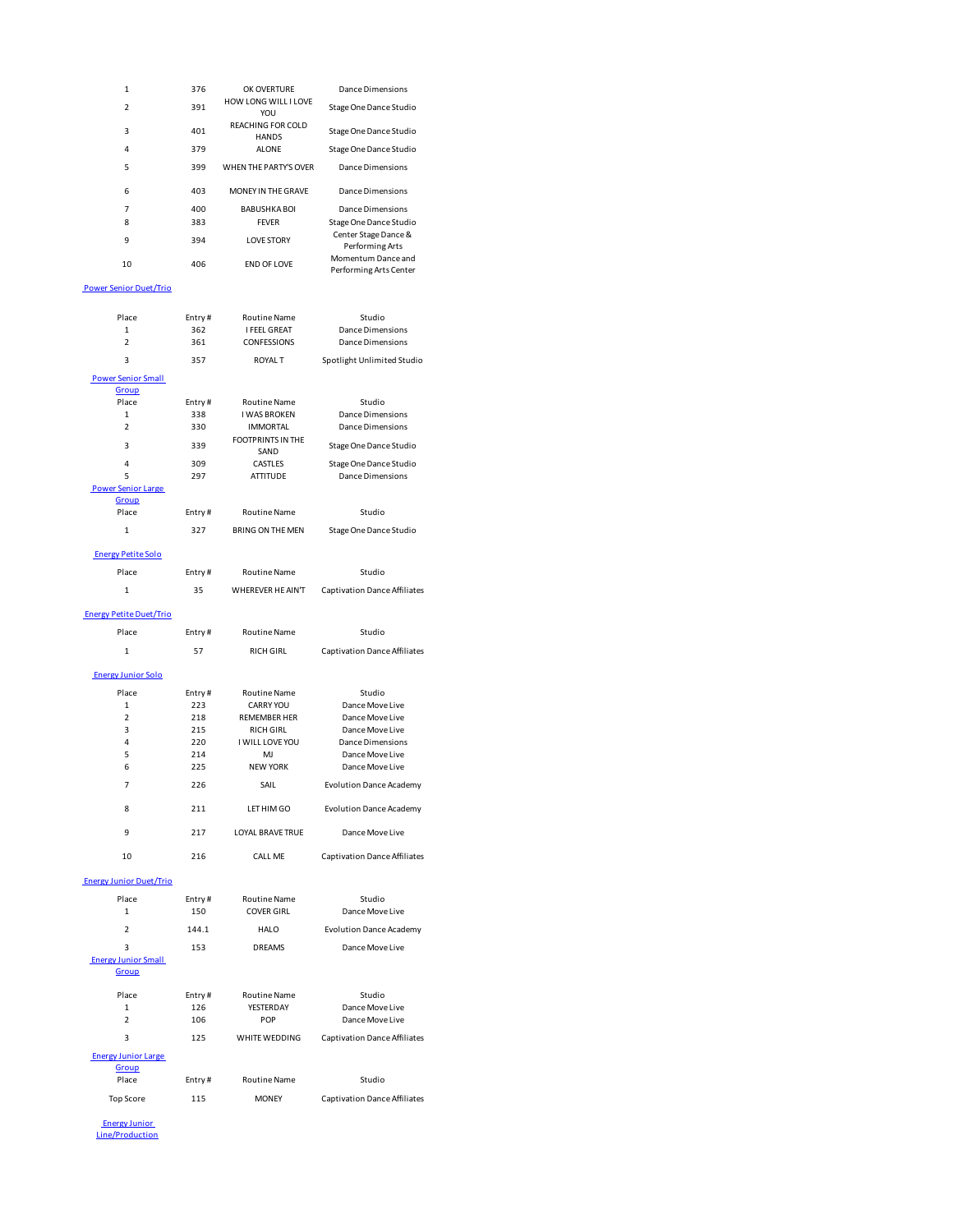| Place                                       | Entry#        | <b>Routine Name</b>                       | Studio                               |
|---------------------------------------------|---------------|-------------------------------------------|--------------------------------------|
| <b>Top Score</b>                            | 82            | <b>FAITH</b>                              | <b>Captivation Dance Affiliates</b>  |
| <b>Energy Teen Solo</b>                     |               |                                           |                                      |
|                                             |               |                                           |                                      |
| Place                                       | Entry#        | <b>Routine Name</b>                       | Studio                               |
| 1                                           | 270           | HOW IT ALL WORKS OUT                      | TheCREW Training Program             |
| 2                                           | 273           | <b>PURPLE RAIN</b>                        | Centre Stage Dance Academy           |
| 3                                           | 271           | THIS MOUNTAIN                             | Thrive Dance Center                  |
| 4                                           | 279           | <b>MEIN HERR</b>                          | Dance Move Live                      |
| 5                                           | 277           | SATURN                                    | <b>Captivation Dance Affiliates</b>  |
| <b>Energy Teen Duet/Trio</b>                |               |                                           |                                      |
| Place                                       | Entry#        | <b>Routine Name</b>                       | Studio                               |
| 1                                           | 356           | I CAN'T DO IT ALONE                       | Dance Move Live                      |
|                                             |               |                                           |                                      |
| <b>Energy Teen Small Group</b>              |               |                                           |                                      |
| Place                                       | Entry#        | Routine Name                              | Studio                               |
| $\mathbf{1}$                                | 337           | THIS IS HOW WE DO                         | L.A. Dance Connection                |
| 2                                           | 336           | <b>SWEET DREAMS</b>                       | <b>Evolution Dance Academy</b>       |
| 3                                           | 286           | THESE BOOTS                               | <b>Evolution Dance Academy</b>       |
|                                             |               |                                           |                                      |
| <b>Energy Teen Large Group</b>              |               |                                           |                                      |
| Place                                       | Entry#        | Routine Name                              | Studio                               |
| 1                                           | 328           | LONELY                                    | <b>Captivation Dance Affiliates</b>  |
| <b>Energy Teen</b>                          |               |                                           |                                      |
| Line/Production                             |               |                                           |                                      |
| Place                                       | Entry#        | <b>Routine Name</b>                       | Studio                               |
| 1                                           | 281           | J.LO                                      | <b>Captivation Dance Affiliates</b>  |
|                                             |               |                                           |                                      |
| <b>Energy Senior Solo</b>                   |               |                                           |                                      |
| Place<br>$\mathbf{1}$                       | Entry#<br>423 | <b>Routine Name</b><br><b>FEELIN GOOD</b> | Studio<br>Stage One Dance Studio     |
| 2                                           | 444           | MY MIND                                   | <b>Evolution Dance Academy</b>       |
|                                             |               |                                           |                                      |
| 3                                           | 421           | ONE MOMENT IN TIME                        | Stage One Dance Studio               |
| 4                                           | 450           | FEEL GOOD                                 | Stage One Dance Studio               |
| 5                                           | 414           | IT CAME, IT WENT                          | Captivation Dance Affiliates         |
| 6                                           | 433           | THE END OF LOVE                           | Stage One Dance Studio               |
| 7                                           | 413           | YOU SHOULD SEE ME IN A<br>CROWN           | Dance Dimensions                     |
| 8                                           | 431           | <b>BEFORE YOU GO</b>                      | <b>Dance Dimensions</b>              |
| 9                                           | 437           | RUN                                       | Centre Stage Dance Academy           |
| 10                                          | 440           | PUNCHBAG LOVE                             | Stage One Dance Studio               |
| <b>Energy Senior Duet/Trio</b>              |               |                                           |                                      |
| Place                                       | Entry#        | <b>Routine Name</b>                       | Studio                               |
| 1                                           | 365           | FOOL FOR YOU                              | Stage One Dance Studio               |
| $\overline{\mathbf{c}}$<br>3                | 367<br>366    | I WON'T<br>ALREADY GONE                   | Dance Dimensions<br>Dance Dimensions |
| <b>Energy Senior Small</b>                  |               |                                           |                                      |
| Group<br>Place                              |               |                                           | Studio                               |
| 1                                           | Entry#<br>295 | Routine Name<br>CRINGE                    | Stage One Dance Studio               |
| $\overline{2}$                              | 294           | THE BIGGER PICTURE                        | <b>Evolution Dance Academy</b>       |
|                                             |               |                                           |                                      |
| 3                                           | 316           | THIS WOMAN'S WORK                         | <b>Captivation Dance Affiliates</b>  |
| 4                                           | 302           | <b>JUMPIN</b>                             | Stage One Dance Studio               |
| 5                                           | 283           | <b>DANCING WITH AIR</b>                   | L.A. Dance Connection                |
| <b>Energy Senior Large</b>                  |               |                                           |                                      |
| Group<br>Place                              | Entry#        | Routine Name                              | Studio                               |
| 1                                           | 333           | <b>COVER GIRL</b>                         | Stage One Dance Studio               |
| <b>Industry Dance Awards</b>                |               |                                           |                                      |
| <b>Best Jazz</b>                            |               |                                           |                                      |
| Place<br>$\mathbf{1}$                       | Entry#<br>333 | Routine Name<br><b>COVER GIRL</b>         | Studio<br>Stage One Dance Studio     |
| <b>Industry Dance Awards</b>                |               |                                           |                                      |
| <b>Best</b><br><b>Lyrical/Modern/Contem</b> |               |                                           |                                      |
| porary                                      |               |                                           |                                      |
| Place                                       | Entry#        | Routine Name                              | Studio                               |